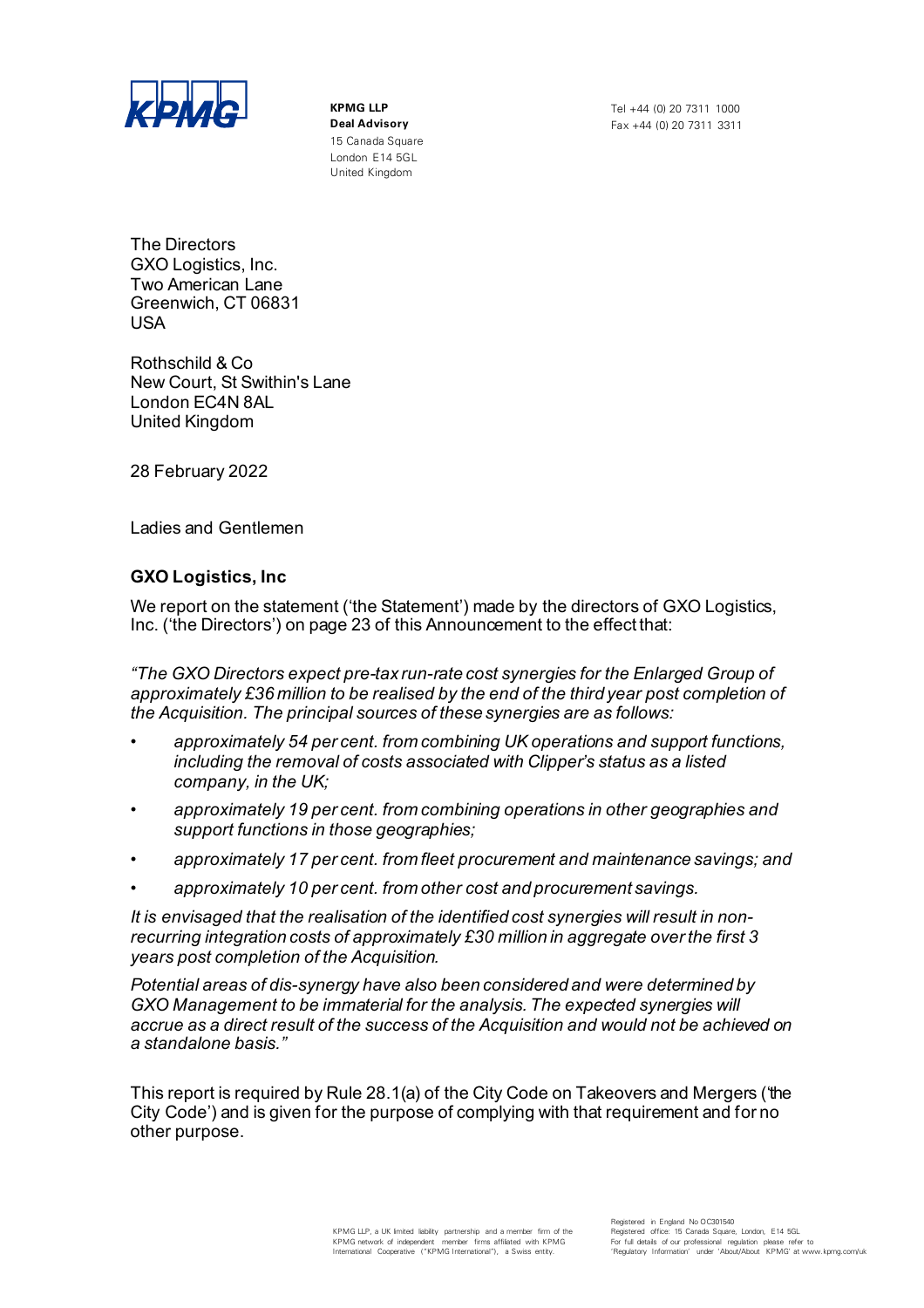

# **Opinion**

In our opinion, the Statement has been properly compiled on the basis stated.

The Statement has been made in the context of the disclosures in Part A of Appendix 4 of this Announcement setting out, inter alia, the basis of the Directors' belief (including the principal assumptions and sources of information) supporting the Statement and their analysis and explanation of the underlying constituent elements.

### **Responsibilities**

It is the responsibility of the Directors to prepare the Statement in accordance with the requirements of Rule 28 of the City Code.

It is our responsibility to form an opinion, as required by Rule 28.1(a) of the City Code as to whether the Statement has been properly compiled on the basis stated and to report that opinion to you.

Save for any responsibility which we may have to those persons to whom this report is expressly addressed, to the fullest extent permitted by law we do not assume any responsibility and will not accept any liability to any other person for any loss suffered by any such other person as a result of, arising out of, or in connection with this report or our statement, required by and given solely for the purposes of complying with Rule 23.2 of the City Code, consenting to its inclusion in this Announcement.

### **Basis of preparation of the Statement**

The Statement has been prepared on the basis stated in Part A of Appendix 4 to this Announcement.

### **Basis of opinion**

We conducted our work in accordance with Standards for Investment Reporting issued by the Financial Reporting Council in the United Kingdom (the 'FRC'). We are independent, and have fulfilled our other ethical responsibilities, in accordance with the relevant ethical requirements of the FRC's Ethical Standard as applied to Investment Circular Reporting Engagements.

We have discussed the Statement, together with the underlying plans, with the Directors and Rothschild & Co. Our work did not involve any independent examination of any of the financial or other information underlying the Statement.